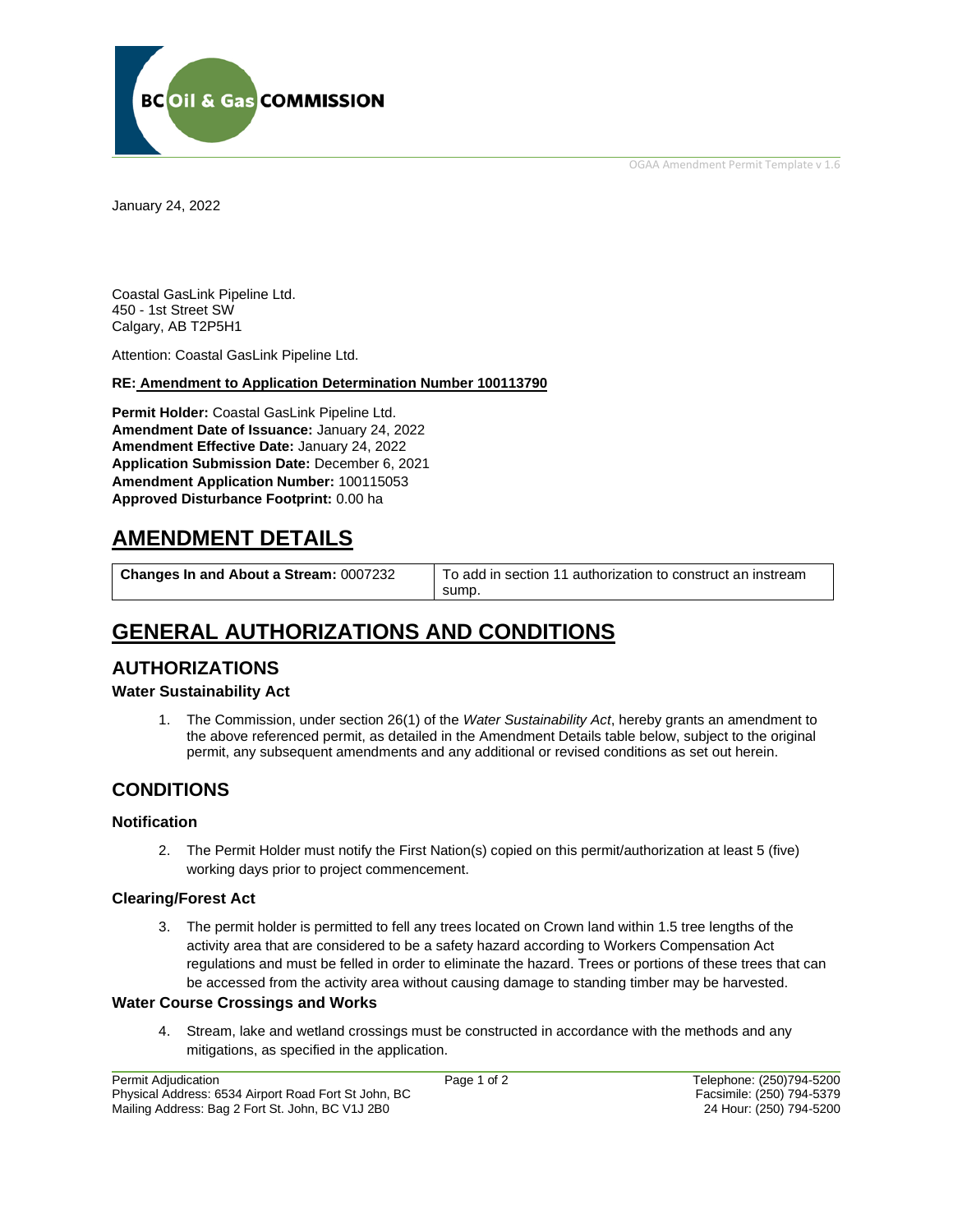- 5. Construction or maintenance activities within a fish bearing stream or wetland must occur:
	- a. during the applicable reduced risk work windows as specified in the Skeena Region Reduced Risk Work Windows;
	- b. in accordance with alternative timing and associated mitigation recommended by a qualified professional and accepted by the Commission; or
	- c. in accordance with an authorization or letter of advice from Fisheries and Oceans Canada that is provided to the Commission;

If activities are to occur in accordance with b or c above, the documentation must be submitted to the Commission prior to commencement of activities.

- 6. At any time, the Commission may suspend instream works authorized under this permit. Suspensions on instream works will remain in place until such time as the Commission notifies permit holders that works may resume. Reasons for suspension of works may include, but are not limited to, drought conditions and increased environmental or public safety risks.
- 7. Equipment used for activities under this Permit must not be situated in a stream channel unless it is dry or frozen to the bottom at the time of the activity.

# **ADVISORY GUIDANCE**

1. CIAS Sketch Plan - CGW4703-MCSL-G-MP-2544-POD\_10-Sketch-Rev0.pdf is for the permit holder's internal reference only and was not reviewed as a decision tool for this permit, nor does it form an integral part of this permit.

All pages included in this permit and any attached documents form an integral part of this permit.

Justin aul

\_\_\_\_\_\_\_\_\_\_\_\_\_\_\_\_\_\_\_\_\_\_\_\_\_\_\_\_\_\_\_\_\_\_\_\_\_\_

Justin Anderson Authorized Signatory Commission Delegated Decision Maker

Copied to:

First Nations – Skin Tyee Nation, Wet'suwet'en First Nation, Ya'tsalkas (Talbits Kwah) Dark House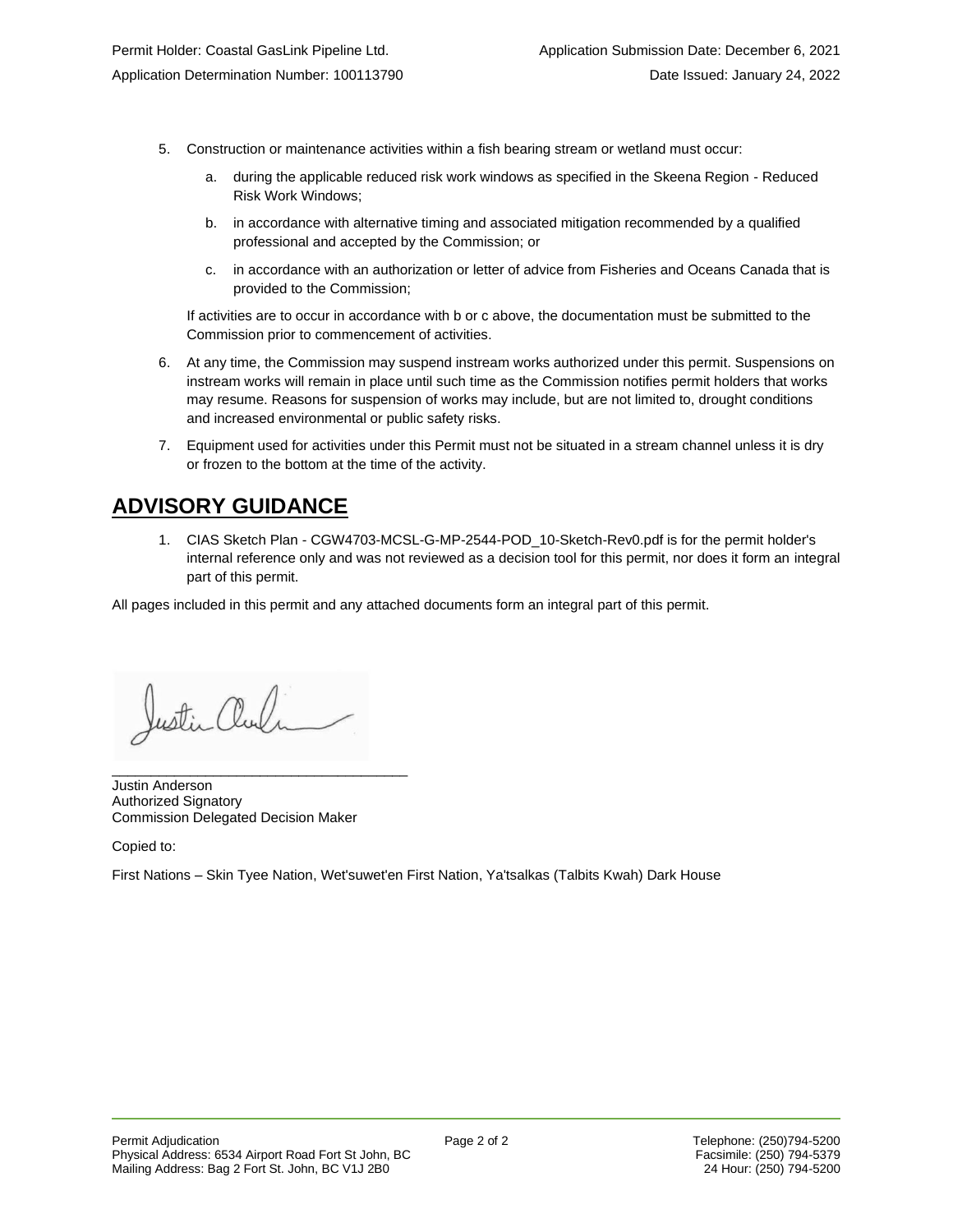

Non OGAA Permit Template v 4.5

August 23, 2021

Coastal GasLink Pipeline Ltd. 450 - 1st Street SW Calgary, AB T2P 5H1

Attention: Coastal GasLink Pipeline Ltd.

#### **RE: Determination of Application Number 100113790**

**Permit Holder:** Coastal GasLink Pipeline Ltd. **Date of Issuance:** August 23, 2021 **Effective Date:** August 23, 2021 **Application Submission Date:** June 21, 2021 **Application Determination Number:** 100113790 **Approved Disturbance Footprint:** 0.0 ha

# **ACTIVITIES APPROVED**

**Short Term Water Use No.:** 0005979 **Point of Diversion No.:** 001

## **GENERAL AUTHORIZATIONS AND CONDITIONS**

## **AUTHORIZATIONS**

### **Water Sustainability Act**

1. The Commission, pursuant to section 10 of the *Water Sustainability Act,* hereby authorizes the diversion, storage and use of Crown water from the point(s) of diversion detailed in the Short Term Water Use Details table below.

## **CONDITIONS**

### **Notification**

2. The Permit Holder must notify the First Nation(s) copied on this permit/authorization at least 5 (five) working days prior to project commencement.

### **Clearing/Forest Act**

3. The permit holder is permitted to fell any trees located on Crown land within 1.5 tree lengths of the activity area that are considered to be a safety hazard according to Workers Compensation Act regulations and must be felled in order to eliminate the hazard. Trees or portions of these trees that can be accessed from the activity area without causing damage to standing timber may be harvested.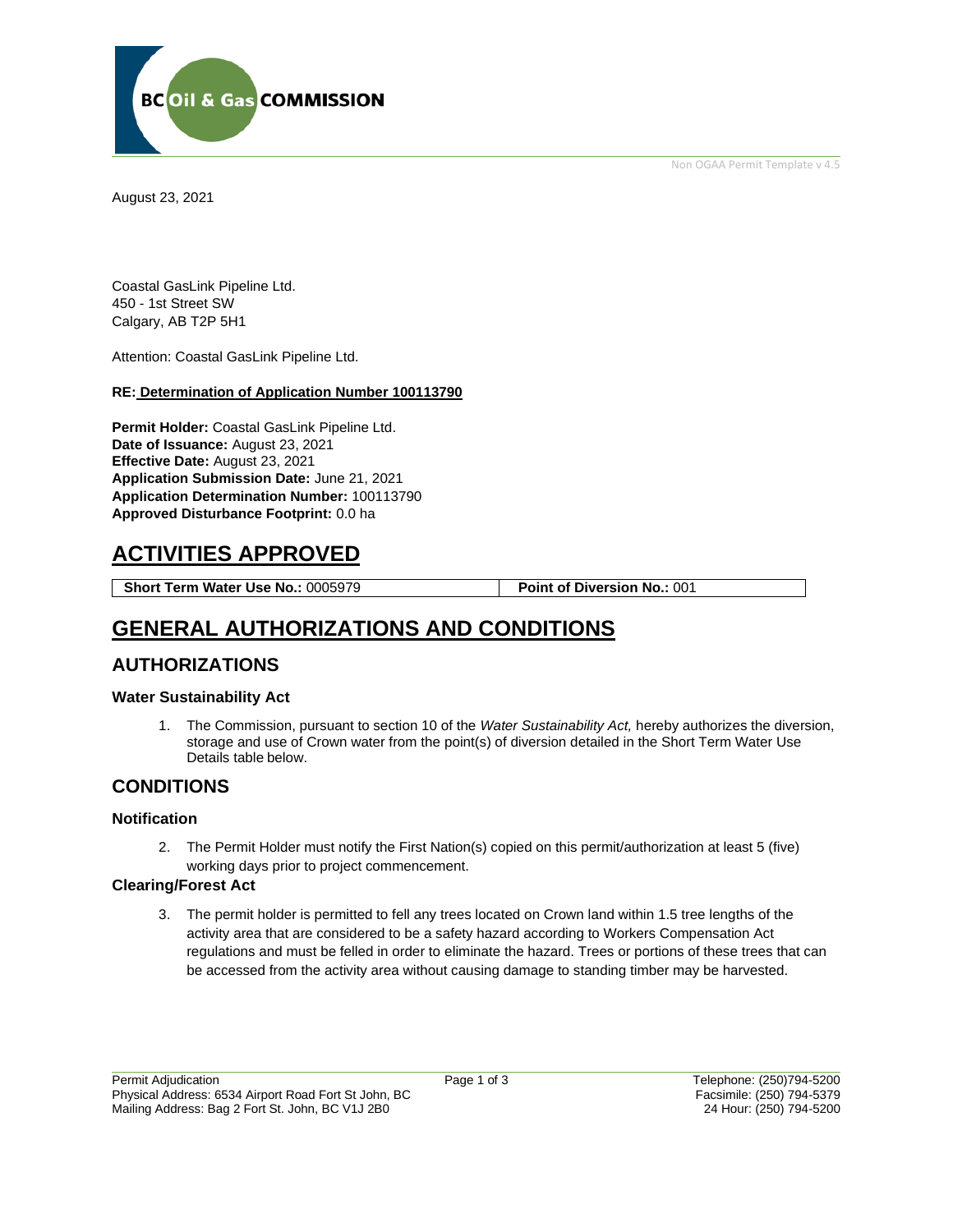## **ACTIVITY SPECIFIC DETAILS, PERMISSIONS AND CONDITIONS**

## **SHORT TERM WATER USE**

#### **Short Term Water Use Number -** 0005979 **Approval Period – From**: August 23 2021, **To:** August 22, 2023

## **ACTIVITY DETAILS**

| <b>Point of Diversion No.: 001</b>                            | Water Source Name: Shea Creek (POD10) |
|---------------------------------------------------------------|---------------------------------------|
| <b>Type: Stream/River</b>                                     |                                       |
| <b>Purpose:</b> Oil and Gas, Industrial & Storage             |                                       |
| Location (UTM): Zone 09, Northing 6011016.9, Easting 596551.3 |                                       |
| Maximum Withdrawal Rate (L/s): 14                             |                                       |
| Daily Withdrawal Volume (m <sup>3</sup> /day): 199            |                                       |
| Total Withdrawal Volume (m <sup>3</sup> ): 31,980             |                                       |

*All authorizations for this activity are subject to the following conditions:*

## **Short Term Water Use Conditions**

- 4. No instream works are permitted under this authorization.
- 5. A copy of this authorization must be available for inspection at the point of diversion and use location(s).
- 6. Water withdrawn under this authorization must only be used for the purposes of carrying out the oil and gas activities or related activities.
- 7. Water must not be diverted or withdrawn from any beaver pond.
- 8. Water withdrawal must not occur where:
	- a. stream discharge is less than 55 L/s;
	- b. the diversion will cause the stream discharge to fall below 55 L/s;
	- c. stream (wetted) depth is less than 0.30 metres (12 inches) at the withdrawal location; or
	- d. the diversion will cause the stream (wetted) depth to fall below 0.30 metres (12 inches) at the withdrawal location.
- 9. End-of-pipe intakes must be screened with maximum mesh sizes in accordance with the Fisheries and Oceans Canada 'Interim Code of Practice: End-of-pipe fish protection screens for small water intakes in freshwater'.
- 10. The permit holder must maintain accurate records of all water withdrawal activities throughout the term authorized. Water withdrawal records for each diversion point, including '0' values for months where no water was withdrawn, must be recorded monthly. Water withdrawal records must be submitted to the Commission on a quarterly basis via eSubmission. Quarterly reports are due on or before April 25, July 25, October 25 and January 25.
- 11. At any time, the Commission may suspend short term water use previously authorized. Water use suspensions will remain in place until such time as the Commission notifies permit holders that water withdrawals may resume.
- 12. The approval holder is authorized to store fresh water diverted under this use approval in dugouts or other fresh water storage structures provided:
	- a. the approval holder holds a valid permit or authorization to occupy the land on which the dugout or structure is located on unless a permit or authorization is not required, and